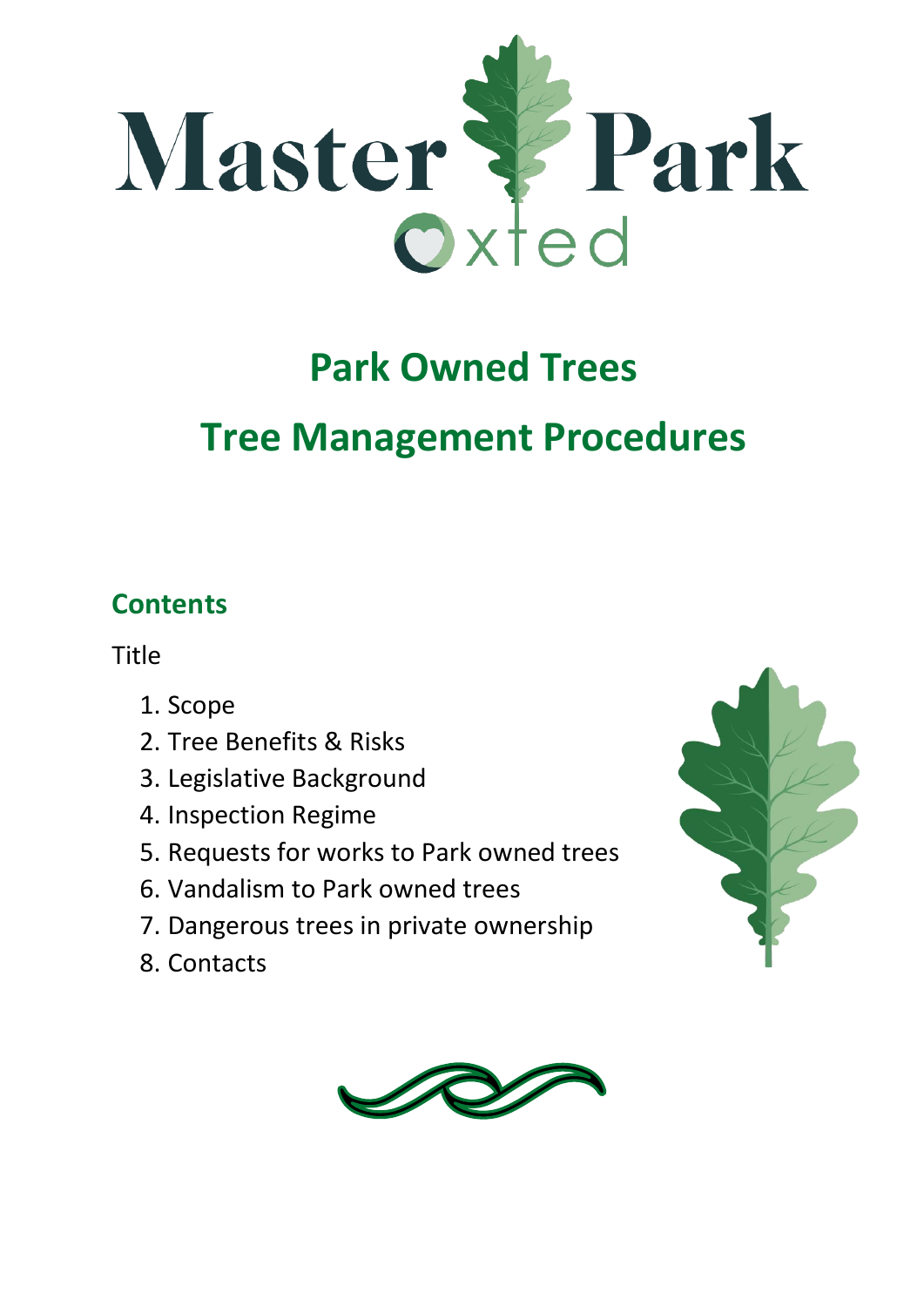## **1. Scope**

This document addresses the management of all trees under the ownership and/ or management of the Park. The ownership of a tree is determined by the owner of the land upon which the tree grows.

The Park is not responsible for trees on highway land (that is, public roads and the pathways, pavements, and verges beside them). The management of those trees is the responsibility of the local highways authority, Surrey County Council, who also have powers under Statute to ensure that the owners of private land next to the roads keep their trees in a safe condition. Trees on private land are the responsibility of the property owner(s).

Details of the following areas concerning the Council's responsibilities

- $\triangleright$  the making of Tree Preservation Orders.
- $\triangleright$  the determination of applications for works to trees protected by Tree Preservation Orders or within Conservation Areas.
- $\triangleright$  the investigation of offences under Tree Preservation Orders and Conservation Area legislation and any associated enforcement action; and
- $\triangleright$  the investigation of complaints under High Hedges legislation (Anti-social Behaviour Act 2003) and the issue and enforcement of remedial notices.

## **2. Tree benefits & risks**

#### **2.1. The importance of trees**

Trees are important features in the landscape and make a major contribution to the attractiveness of the Park and to keeping Tandridge a place where people want to live, work and visit.

In addition to the visual amenity they provide, the tangible benefits of trees are widely acknowledged and include:

- $\triangleright$  improving air quality filtering airborne dust, smoke, and fumes
- $\triangleright$  absorbing traffic noise/ noise pollution
- $\triangleright$  reducing temperature extremes
- $\triangleright$  reduce risk of flooding
- $\triangleright$  acting as screens from residential homes and gardens
- $\triangleright$  counteracting the greenhouse effect by absorbing carbon dioxide and producing oxygen
- $\triangleright$  providing food and habitat for birds and other wildlife, supporting nature conservation value and biodiversity
- $\triangleright$  providing psychological and physical health benefits and contributing to general wellbeing.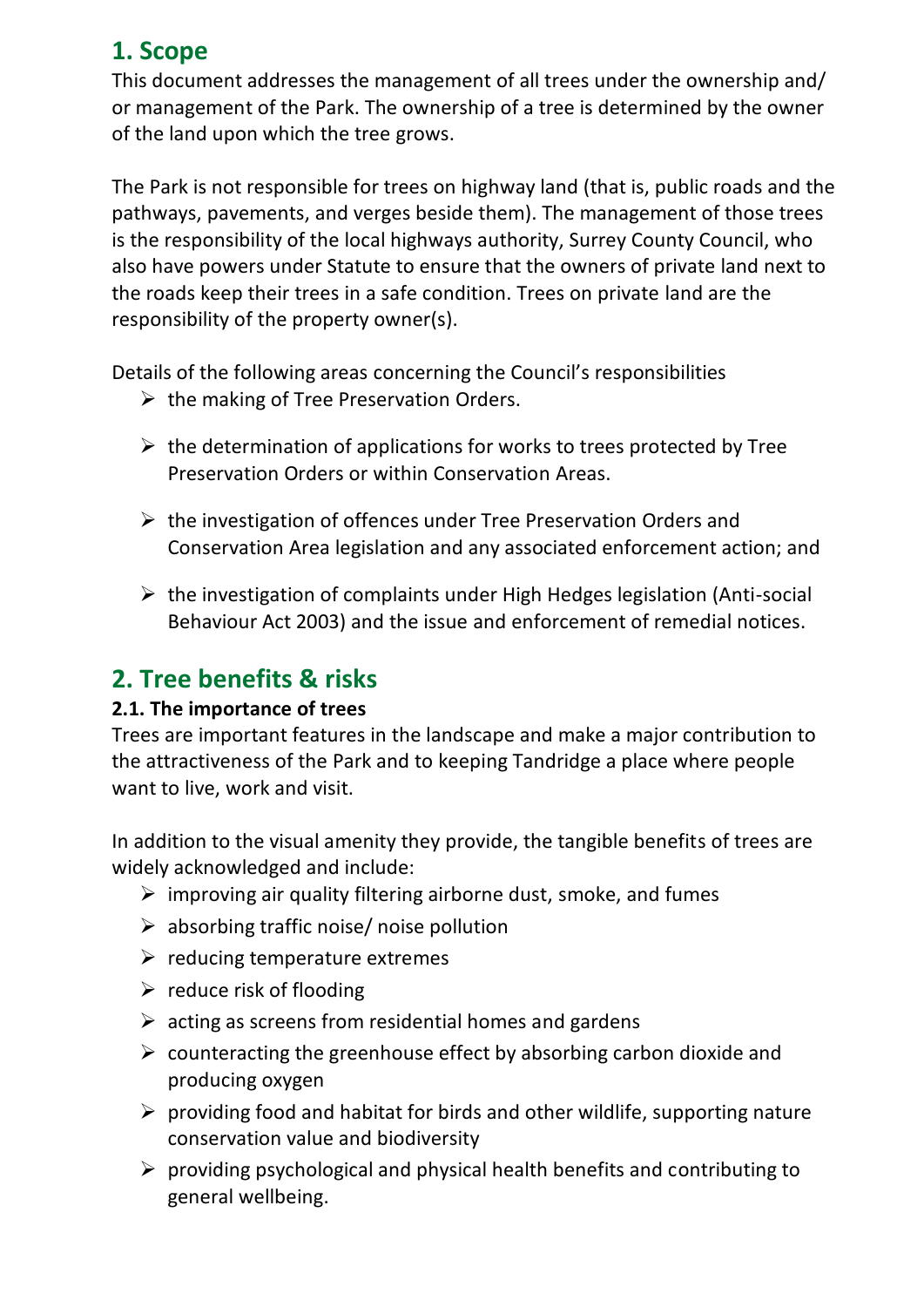#### **2.2. Risks from trees**

Research by the Centre for Decision Analysis and Risk Management (DARM) on behalf of the National Tree Safety Group has demonstrated that the overall risk to the public from falling trees is extremely low, representing about a one in 10 million chance of an individual being killed by a falling tree (or part of a tree) in any given year.

The research also shows that there is limited societal concern about risks of this type (although there may be adverse publicity in the immediate aftermath of an individual incident).

The Health & Safety Executive has identified that an individual risk of death of one in one million per year for both workers and the public, corresponds to a very low level of risk, and it points out that this level of risk is extremely small when compared with the general background level of risk which people face and engage with voluntarily.

## **3. Legislative background**

Under both Common Law and Statute, the owner of the land on which a tree stands has responsibilities for the health and safety of those on or near the land and has potential liabilities arising from the falling of a tree (or part of a tree).

A detailed analysis of the relevant legal provisions is beyond the scope of this document, but it is appropriate to summarise the key implications:

- $\triangleright$  the person who has control of a tree's management has a Common Law duty to take reasonable care for the safety of those who may come within the vicinity of the tree. The standard of care is that of a reasonable and prudent landowner.
- $\triangleright$  an occupier of land owes a statutory duty to make sure roots from trees on their land do not damage third party property. Having them regularly inspected will assess any potential damage to third party property from roots causing damage to foundations and also diseased or dead threes from falling onto and damaging third party property.
- $\triangleright$  an occupier of land owes a statutory duty to a visitor to the land to take such care as is in all the circumstances of the case reasonable to see that the visitor will be reasonably safe (Occupiers' Liability Acts 1957 & 1984)
- $\triangleright$  an occupier of land has a duty to ensure, so far as is reasonably practicable, that employees and members of the public are not put at risk in the course of their undertaking (Health & Safety at Work Act 1974).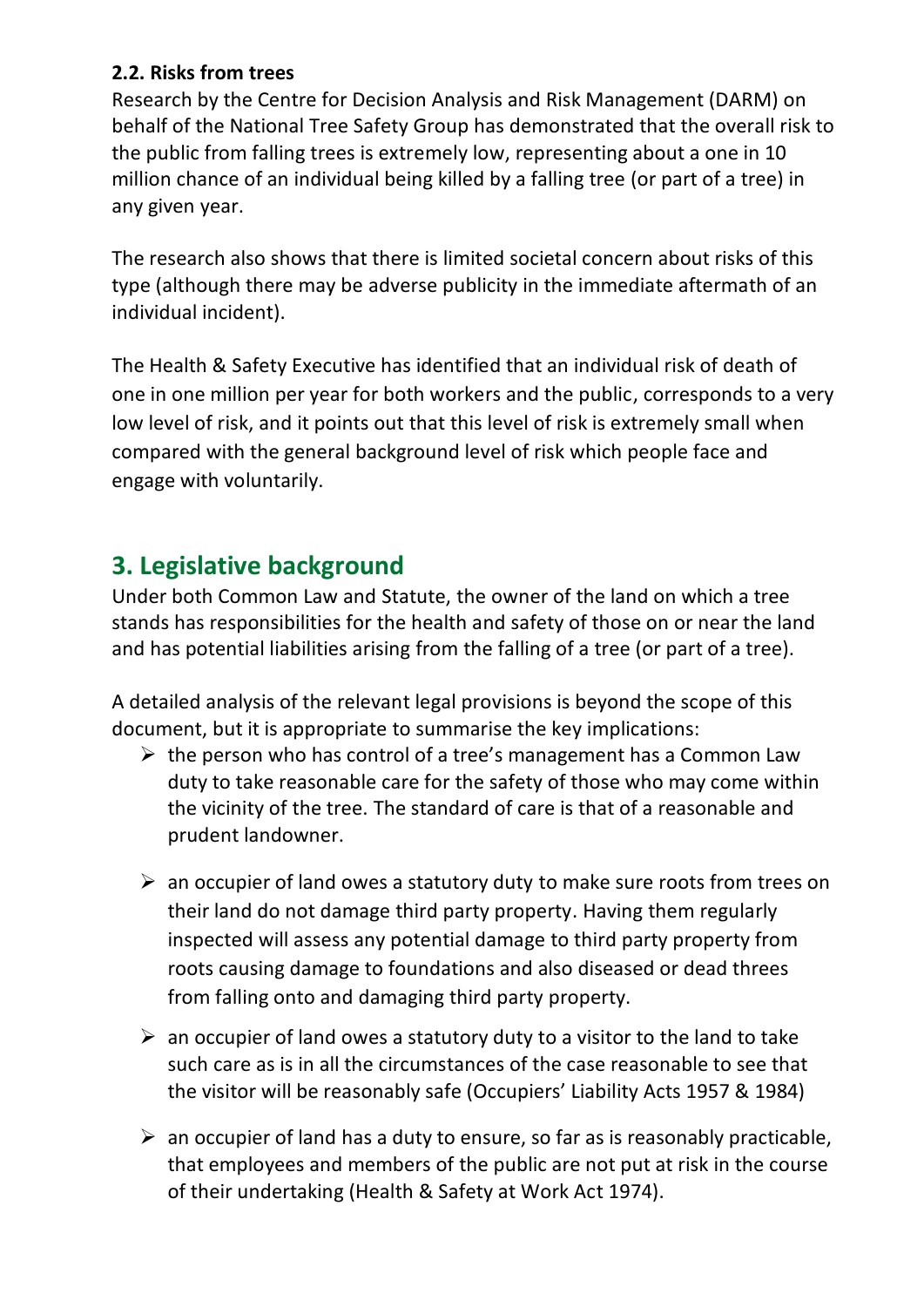Against this background, the Park should establish a proportionate approach to practical tree management for the reasonable safety of its tenants, residents, and visitors to its Park. Such an approach must strike a balance between preserving the benefits trees provide to the Community and the risks posed and enable the Park to demonstrate it is taking reasonable care to avoid acts or omissions which cause a reasonably foreseeable risk of injury to persons or property.

### **4. Inspection regime**

#### **4.1. Form of Inspection**

Inspections are required in order to assess routine maintenance to be undertaken and to identify, assess and instruct remediation of obvious defects. Inspections are to be carried out by an appropriately competent and qualified person and will comprise an initial visual tree assessment from ground level. Further investigation of identified defects will be undertaken where necessary; if visual tree assessment identifies the need, a further climbing inspection will be instructed.

Records of inspections are to be maintained; whilst it is not necessary to record every tree inspected, records will be kept of trees presenting a serious risk and requiring remedial works.

Ad hoc inspections will be undertaken in response to issues of concern identified by members of the public and/or Park Trustees.

#### **4.2. Tree Works**

Arboricultural works will be undertaken by appropriately competent and qualified contractors

#### **4.3. Prioritisation of works**

Tree works identified as necessary, as a result of routine site inspections or otherwise, will be prioritised as follows:

- ➢ **Category 1**: works urgently required for safety e.g., snapped, windblown, large hanging branch(es) etc
- ➢ **Category 2**: priority works e.g., to abate an agreed nuisance, preventative action to avoid possible damage
- ➢ **Category 3**: routine works

## **5. Request for works to Park owned trees**

The Park does respond to all concerns that are reported and an inspection will be undertaken and where defects are noted which give rise to safety concerns or constitute a foreseeable risk of harm or of damage to property, appropriate remedial works will be instructed (including, if appropriate, removal of the tree).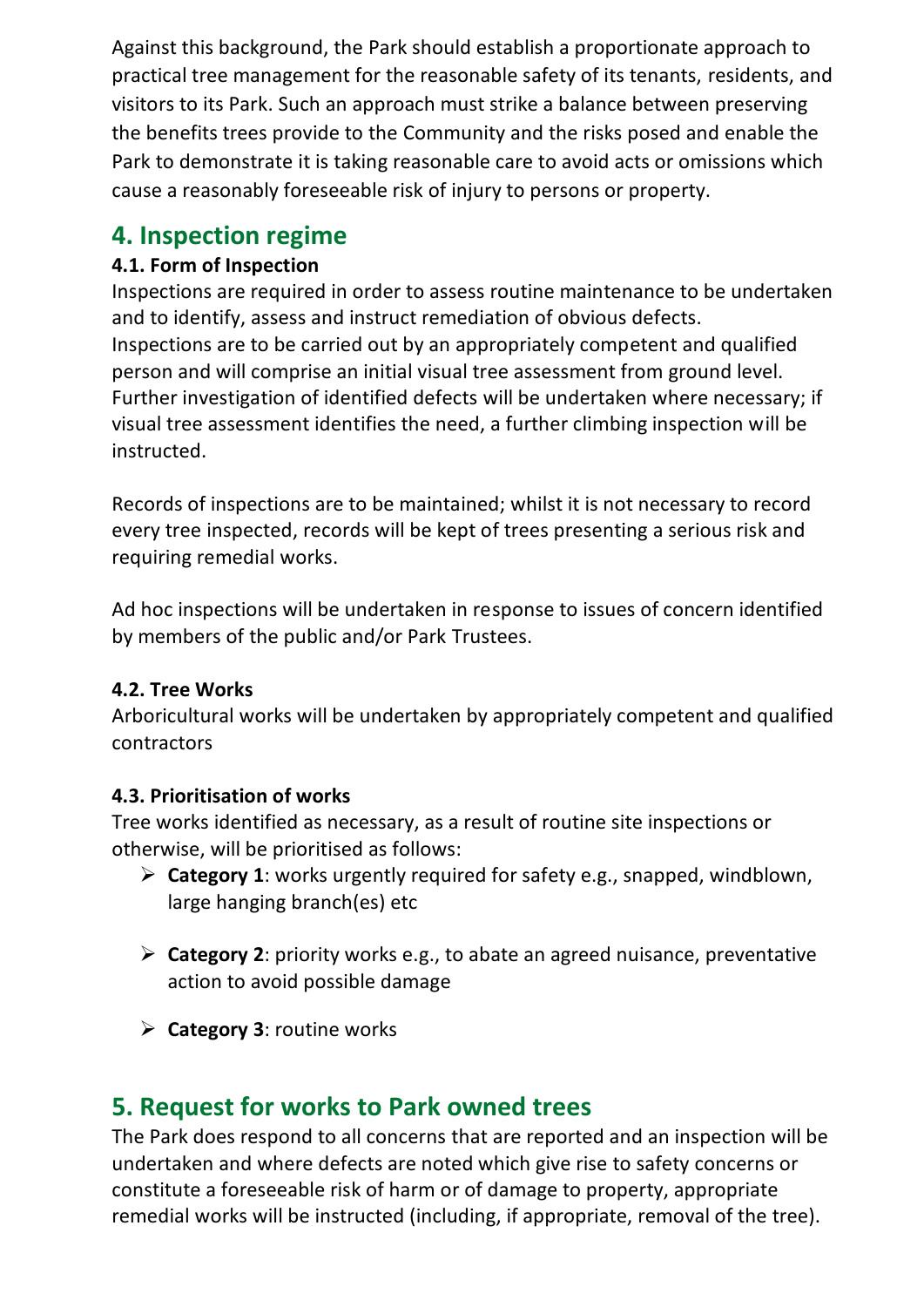Beyond such safety concerns, works above and beyond the scheduled maintenance regime are unlikely to be justified. Requests for works will be considered against the specific circumstances of each case, but in the normal course the Park's position in respect of frequently cited tree related concerns will be as below.

#### **5.1. Overhanging limbs**

A tree owner is not legally obliged to cut back overhanging branches, but under Common Law the person whose property is overhung has the right to cut back any part of a tree which encroaches their boundary, as far as the boundary line. It should be noted that:

- $\triangleright$  The parts cut off remain the property of the tree's owner and should be offered back before being disposed of (although they cannot be returned to the owner's land without their consent)
- $\triangleright$  Reasonable care must be exercised when undertaking works to ensure that the long-term physiology and structure of the tree is not unduly compromised and that the tree is not left in an unsafe or dangerous state
- $\triangleright$  The law of trespass applies, so pruning can only be carried out from your side of the boundary unless permission is obtained from the landowner; and
- $\triangleright$  Where the tree is protected by a Tree Preservation Order the prior consent of the Council is required.

#### **5.2. Leaf litter, fruit, blossom, small tree debris etc**

The shedding of leaves, blossom, fruit, and small tree debris are natural seasonal physiological occurrences unlikely to be resolved by pruning. There is no legal obligation on the Park, or any tree owner for that matter, to remove fallen leaves, fruit, flowers etc from private properties into which they fall.

Whilst an inconvenience, bird droppings and insect frass are not considered a sufficient reason to prune or remove a tree.

#### **5.3. Trees too big**

Of itself, the size of a tree does not mean that the tree is hazardous, either currently, or in the future. Provided the trees are removed when they eventually die, or necessary management works are undertaken as any defects requiring action are identified, any potential risk should remain within tolerable limits. This is the case with many hundreds of large trees that coexist with dwellings without major safety problems throughout the District.

Related impacts might include:

➢ **Light/ Privacy -** there is no absolute right to light in respect of trees and there is no legal obligation on a tree owner to ensure that light enters neighbouring land uninterrupted (other than in those particular circumstances which might give rise to a High Hedges complaint). Similarly, there is no legal duty to maintain privacy afforded by trees situated on Park owned land.